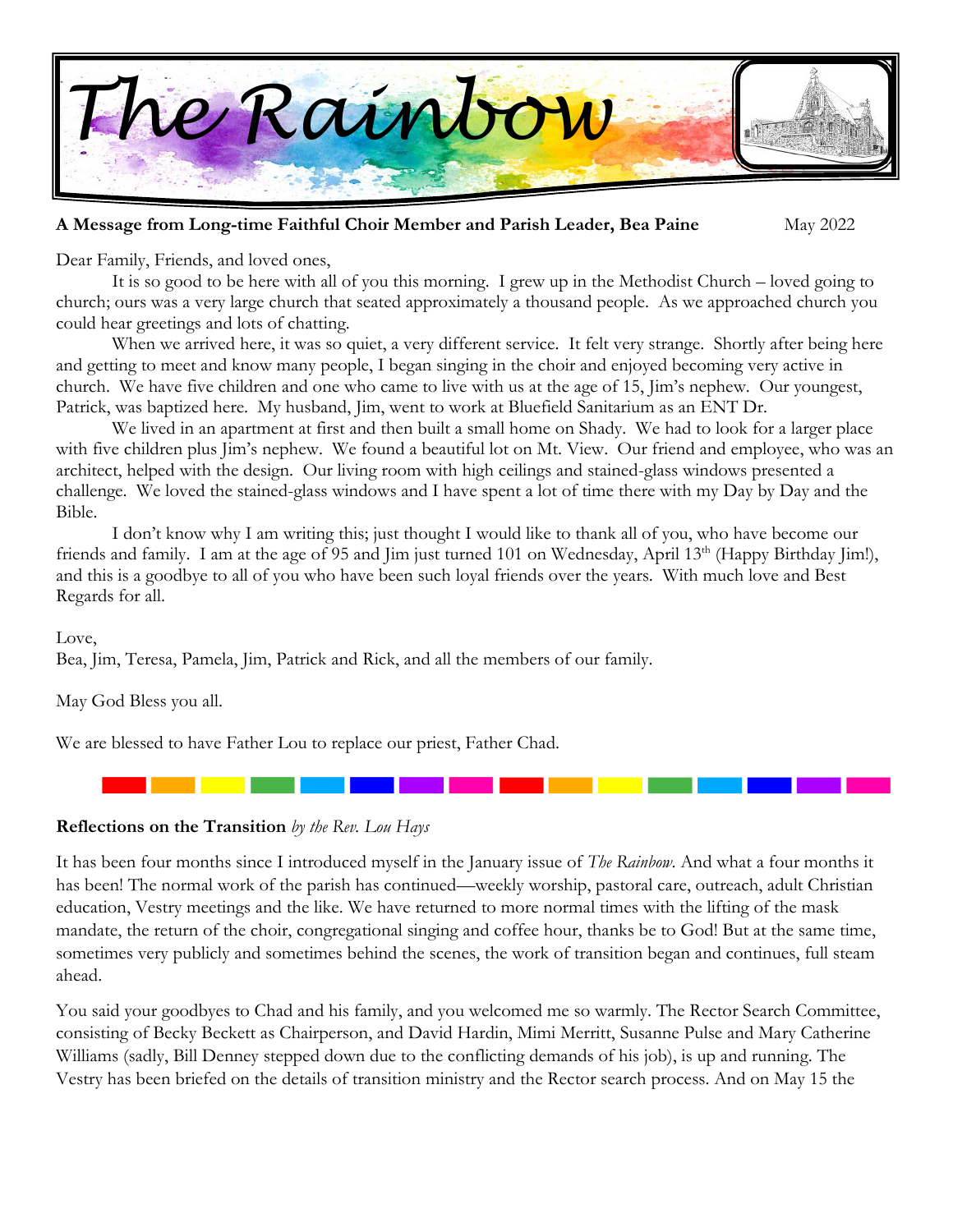entire congregation will have the opportunity to provide critically important information for finding the person that we believe God is calling to serve as the next Rector of Christ Episcopal Church.

I think it's fair to say that we have come a long way in just four months. But it may not be apparent to many people in the congregation. And you are probably wondering, when will we have a new Rector? So let me briefly outline where we are, what still needs to be done, and how long this could all take:

- The Rector Search Committee is preparing a major portion of the Parish Profile. This is the document that serves as the primary solicitation for the Rector position. It tells the story of our parish and our community, and the characteristics of the person we believe God is calling to serve as the next Rector.
- The Committee has chosen a theme for the search: "See, I am making all things new." This is from the Epistle reading that we will hear in our worship on May 15, and it expresses our belief that God is doing a new thing with us, and that discerning God's will is key to a successful search.
- The Parish Profile also contains information about the core values of the parish, the hopes and dreams for the future, and the necessary qualifications of the person God is calling to help us turn those dreams into reality, in a manner consistent with our core values. This portion of the Parish Profile will be developed based on the information gathered at our May 15 "Envisioning Our Future" event.
- Once finalized by the Search Committee, the Parish Profile must be approved by the Vestry and the Diocese. No applications from clergy may be solicited until the Parish Profile and substantial other information has been submitted to and publicized by the Episcopal Church's Office of Transition Ministry.
- Applications for our position will be sent to the Diocese for initial screening before being sent to the Rector Search Committee for evaluation. Some candidates will be interviewed by Zoom, and ultimately a small number may be brought to Bluefield for in-person interviews. The ultimate candidate must be approved by the Vestry and the Bishop. All of this will be done in the utmost secrecy without publicly revealing any names until everything is signed, sealed, and delivered with the person who will be the next Rector.

As you can imagine, all of this can take a lot of time. Once we have finished the Profile, much of what happens and how long it takes will be out of our control. And when there is a final candidate who has been chosen and fully approved, it will take some period of time for that person to move to Bluefield. So how long will all of this take? It will happen in the fullness of time, in God's time, not necessarily our time. Suffice it to say, it is likely to be sometime in the fall at the earliest when a new Rector will be here. And if that is the case, we will have moved more quickly than most transitions, which are said to take between 12 to 18 months on average.

In the meantime, life will go on at Christ Church. We won't sit on our hands waiting for the next Rector to arrive. We are particularly reminded during this season of Easter that Christ is alive and working through each and every one of us. We are an Easter people. Neither we nor Christ are in the tomb. God bless you all for your ministry at Christ Church and beyond. Peace and blessings for a most joyful Eastertide.

#### **Early Christian "House Churches" By Elizabeth Clement**

. . . . **. .** . . . . . . .

The theme of our new Rector search is Revelation 21:5, "See, I am making all things new." Our church is thankful for its beginnings and history, and for all of our previous members and priests. At this juncture though, we look outward and forward –toward a kind of fresh start. This provides an opportunity for us to step back and think about the most essential elements of our worship and work together and how we can best move into the future as Christ Episcopal Church.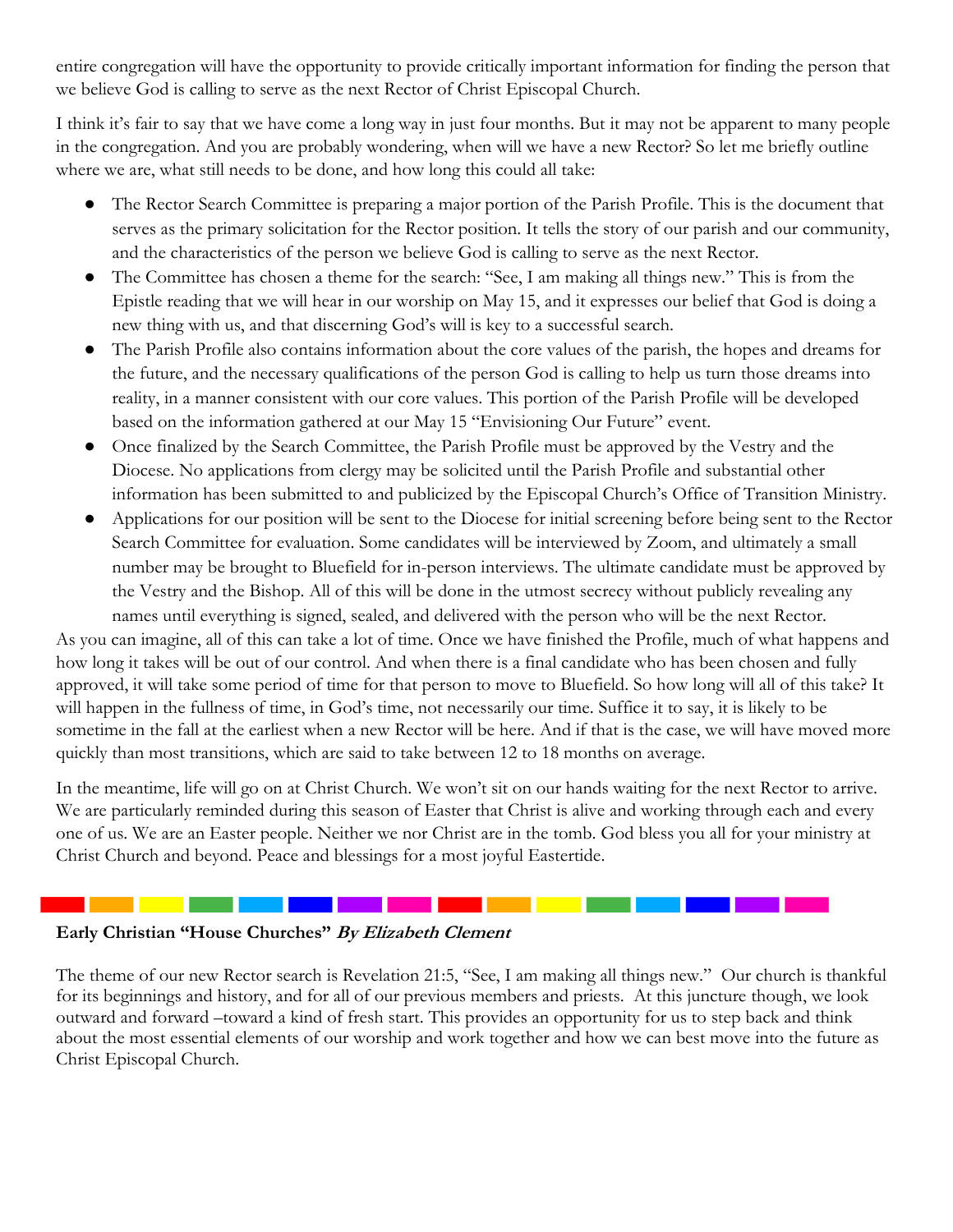Over the years, most groups and organizations become layered and complicated with well-intentioned structures, protocols, committees, and traditions. Many are beneficial; some are not. An interesting perspective is provided by looking at the New Testament Church. This would seem to represent the bare bones of Christian community. Why did they meet? Where did they meet? What happened at their gatherings?

The earliest followers of Jesus were mostly Jewish Christians. After Jesus ascended, they wanted to celebrate his continued presence, and they believed that as they gathered, he was "in the midst of them." (Matt. 18:20) These early believers called themselves "disciples of the Lord" and "followers of the Way." They did not meet in buildings with stained glass windows, pews, polished crosses, and flowers. Although some Scripture reading and preaching were done in synagogues, most meetings were held in private homes. Meetings were held in homes mostly because, until the Edict of Milan in 313, Christian worship was illegal.

These "house churches" are mentioned many times in the book of Acts and also in several of Paul's letters, according to "House Churches in the New Testament," an article in *St. Anthony Messenger* written by Theresa Doyle-Nelson. She notes that biblical references to these meeting places are not lengthy but "occur within intriguing stories of faith, weaving together colorful glimpses of ancient Christian life." She describes five house churches, all of which had women as primary or secondary proprietors: Mary, Lydia, Nympha, Priscilla and Aquila, and Philemon and Apphia. Houses in first century Palestine were made of rock and mud brick, most having two to four rooms and a courtyard. The roof could be used as another room, for a workspace or as a sleeping area in hot weather. Ten to 20 people could meet in the smaller homes, while 30 or more could gather in larger homes, utilizing the courtyard and dining areas. The church group mentioned in Acts chapter 20 must have met in a large home. We learn that when the young man, Eutychus, sank into a deep sleep on the windowsill (as Paul talked on and on until midnight!), he fell to the ground three floors below! Fortunately, the Lord and Paul took care of Eutychus, and he survived.



Artist's impression of a first century home in Palestine. A home in first century Palestine (both



 photographs are from Mater Christi College*, from Women in the Bible,* copyright 2006, Elizabeth Fletcher.

Doyle-Nelson tells us that early believers met after the Ascension "to ponder the life and message of Jesus and grow in their faith, supporting each other with prayer and Christian love." That is a good model to follow, Christian worship and fellowship in a nutshell.

Paul Trebilco, who teaches theology at the University of Otago in New Zealand discussed house churches in a lecture entitled "House Churches in the First Century." Drawing on Paul's letters to Corinth, Ephesus, Colosse, and to Timothy, he describes house church meetings that included the reading of Scripture, teaching, admonishing, singing "psalms and hymns and spiritual songs," and serving those in need. It was also very important for them to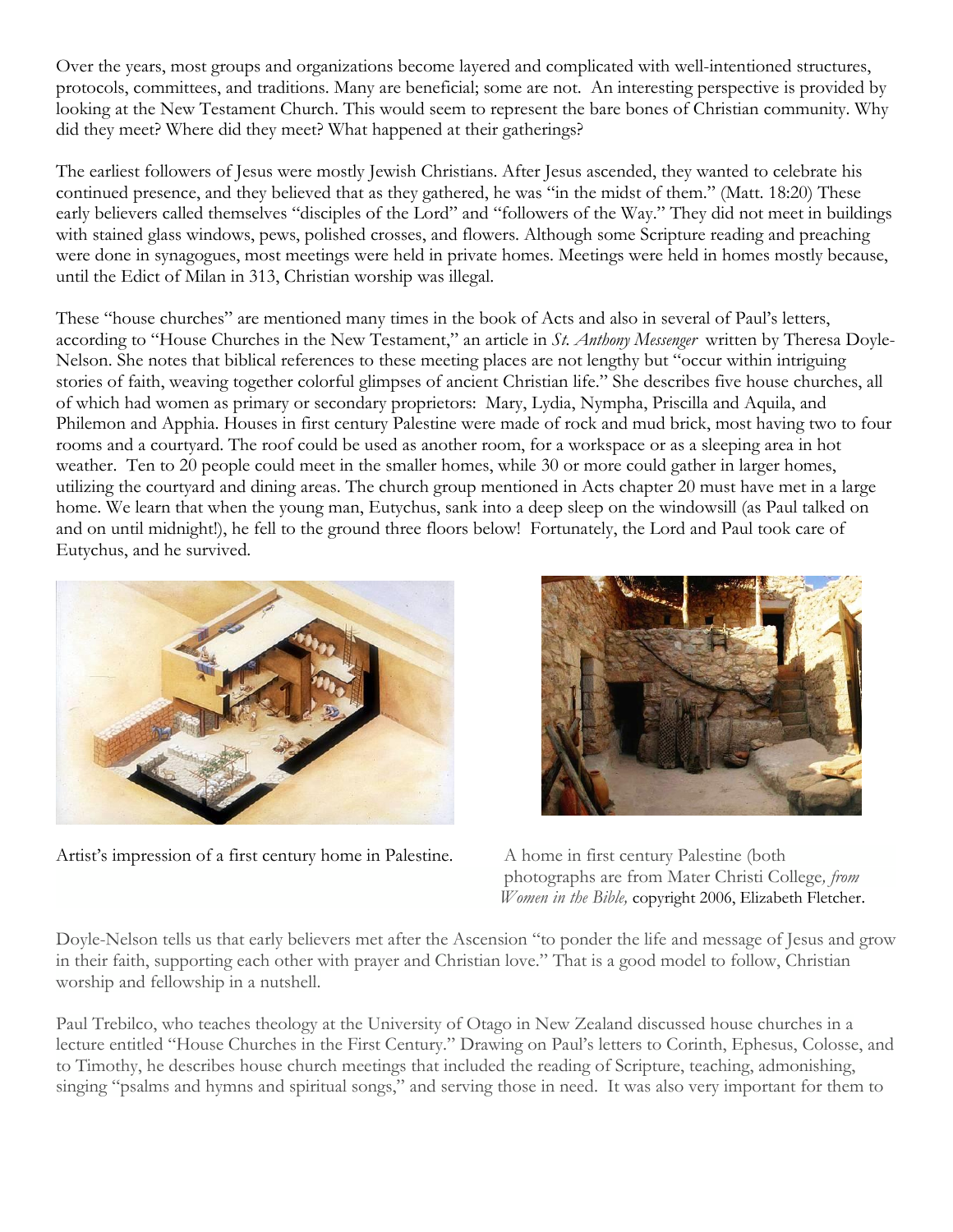"break bread" together, which is the way they often referred to the Eucharist. In Paul's letters, he carefully describes the Lord's Supper to the church at Corinth and presents it as a tradition that is to be kept. In I Corinthians 11:23- 26, the instructions he gives for the Lord's Supper are the words used by our priest every Sunday. Probably the host of the house church led the service, and the first altars were likely the dining tables of those families, according to Owen Chadwick, a British Anglican priest who was a prominent historian of Christianity. The impression we get about these relatively small gatherings is that a generous spirit of hospitality prevailed and that all were encouraged to be involved and participate. Of course, the "initiation ceremony" for all believers was baptism because "something happens there which is fundamental to establishing the identity of the group and binds them together." [\(christianity.com\)](http://christianity.com/) Many baptisms took place outside near a river but some occurred inside homes. What traditions and activities do we consider essential and most meaningful as we gather together in the Beloved Community?

The fish was an important symbol for early Christians. Sometimes it was even used to covertly mark a house church meeting place. There are several Scripture references that link Jesus to fish: the feeding of the 5,000, "I will make you fishers of men," Jesus grilling fish for the disciples on the beach after the resurrection. The letters in the Greek word for FISH also form an acrostic for "the original credo, the fundamental article of faith for the earliest Christians" as shown below. Many people of faith were persecuted, even put to death, for refusing to worship the Roman gods or the emperor. What beliefs and practices do we hold most dearly?

Join our Beloved Community on May 15 as we meet together to talk about what we care about at Christ Episcopal Church.



| Ιησους       | $\chi_{O}$ ιστος | Θεος | $\gamma$ loc | Σωτηρ         |
|--------------|------------------|------|--------------|---------------|
| <b>JESUS</b> | <b>CHRIST</b>    | GOD  | SON          | <b>SAVIOR</b> |

#### "JESUS CHRIST, SON OF GOD, SAVIOR"



Mosaic on the floor of The Church of the Multiplication of the Loaves and Fishes near Capernaum.



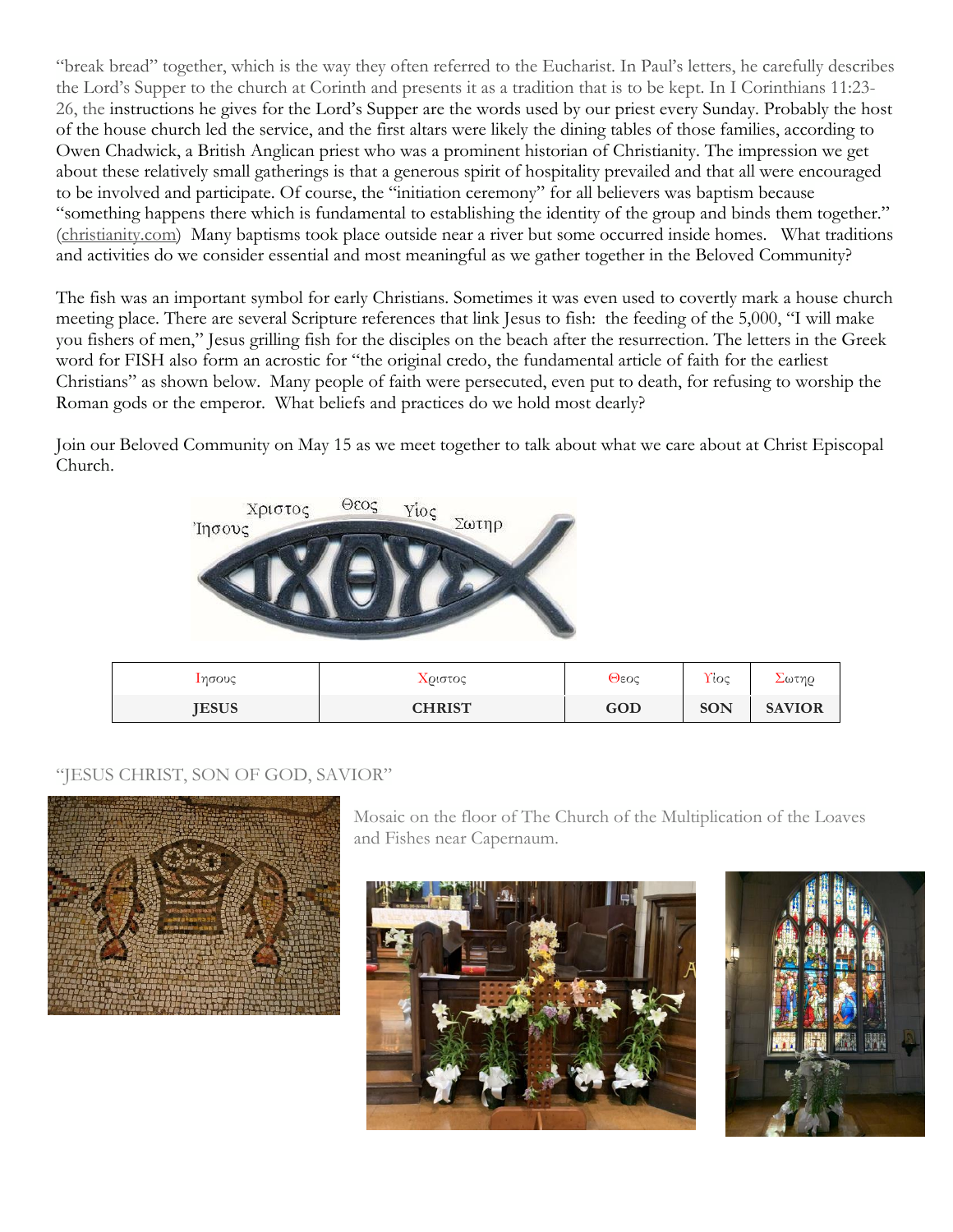#### Vestry Minutes April 20, 2022

The regular monthly meeting of the Vestry of Christ Episcopal Church-Bluefield was held on April 20, 2022 beginning at 6:00 p.m.

Present: Mary Catherine Williams, Susanne Pulse, Linda Ammar, David Kersey, Elizabeth Clement, Betty Nash, Peter Richardson, Peter Taylor, and Vic Bowman Also present were Don Kersey, Treasurer and Rev. Lou Hays.

Lou called the meeting to order, declared the presence of a quorum and opened the meeting with a reading from Revelations, Chapter 21:1-6, which is also the reading for our Sunday service on May 15, which is the parish-wide event to assist with the search process.

Lou advised that the search committee had adopted a quote from that reading as its theme: "See, I am making all things new", with the thought that God is doing a "new thing" in our parish with the search for a new rector. Lou then led the Vestry in the prayer for Transition.

The minutes of the March 16, 2022 meeting were reviewed and upon motion of Linda Ammar and second of Peter Taylor approved unanimously.

Lou provided a report on the Search Committee progress. A calendar of projected progress, culminating in delivering the parish profile to the diocese in mid-June was distributed along with minutes from the sub-committee meeting of April 20. A special service and congregational meeting will be held on May 15 as part of the search process, followed by lunch. A series of questions was distributed to elicit input from members of the church on certain topics. Once we finalize the profile, it must be approved by the diocese. Bishop Matthew Cowden is our primary contact for the process. The profile must be in digital format and we will obtain professional assistance to make it as appealing and interesting as possible. The next search committee meeting will be on April 27, 2022.

Don Kersey gave the treasurer's report. The pledges year to date are up, but the non-pledged income is down. The \$4,000+ electric bill is for a 2 month period. Upon motion of Mary Catherine Williams and second of Betty Nash the report was unanimously approved.

David Kersey gave the Senior Warden's report. We can increase our liability insurance by \$3 million for an annual premium of \$250. Upon motion of Vic Bowman and second of Mary Catherine Williams, it was unanimously agreed to purchase the additional coverage and Don Kersey was authorized to arrange the increase. Father Chad and the church are going to write a joint letter to the Eli Lilly Foundation with a proposal for return/distribution of Father Chad's sabbatical funds held in the church's checking account. With two recent contributions to the Columbarium Fund, pushing the balance above \$25,000 First Community Bank has converted the existing Columbarium checking account to interest bearing. The account, number, signers, etc. have all remained the same. Susanne Pulse has located an engraver which can engrave the metal plates on the St. Mary's Columbarium cross. A meeting of the Columbarium Committee will be called to discuss making the name plates uniform and addressing other matters. Summit bank has confirmed that our second PPP government loan was forgiven on February 9, 2022. Emma has been asked to enter the portal and print out a written confirmation of that forgiveness.

Peter Richardson gave the Junior Warden's report. A Building and Grounds meeting was held and a list of priorities was discussed:-Railing in columbarium garden; Doors on either end of the columbarium; Plaster work on hallway wall-Jim Pulse to address; Cosmetic repairs around the church necessary due to the heating and cooling project. It was agreed to obtain quotes for repair or replacement of the columbarium railing.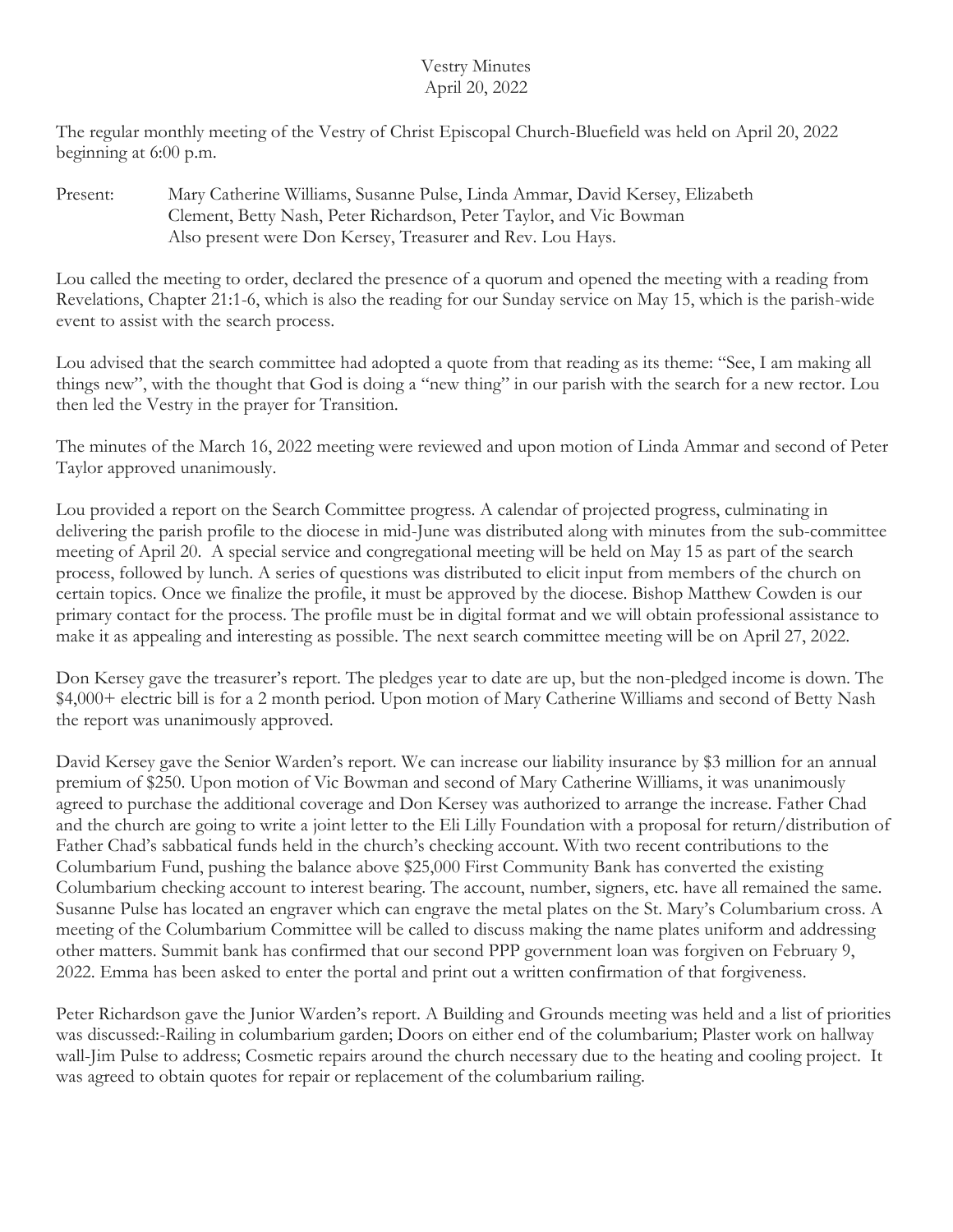The miscellaneous furniture accessories from other churches, scattered around our church, was discussed. David Kersey is to discuss that issue with the Bishop to determine how the diocese wants us to dispose of all that we do not want or need. Peter Richardson recognized and thanked Elizabeth Clement for her work in the children's chapel, cleaning and straightening up after the heating and cooling project.

Vestry Reports- Peter Taylor advised that Food Pantry will be held on Thursday April 21. With the warmer weather, kerosene vouchers will not be distributed. Art Meade has drafted a grant proposal to the Community Foundation for work to convert our Rowley Hall closet into a proper food storage and distribution center for the food pantry.

Vic Bowman is still reviewing possible methods for online gifts to the church.

Linda Ammar and Mary Catherine Williams gave the Parish Life report. A carry in lunch for visiting Paul Barker will be held after church on Sunday May 1. The Parish Picnic will be held on August 28. Meals will be provided for summer mission groups-specifics to be determined later. The downtown community picnic was discussed, and the Lutherans and Presbyterians will be contacted to determine their interest.

Susanne Pulse gave the communications report. The Rainbow and weekly emails continue to be regularly published.

Lou gave the rector's report. Attendance comparisons for Palm Sunday and Easter, year over year were, 40-36 and 66-48, respectively. We had 17 on Maundy Thursday, 14 for Stations of the Cross and 13 for Good Friday evening service. Lou thanked the Altar Guild for their hard work in setting up our worship space for those services. Lou will be out of town May 1 and 8. Paul Barker will serve on the 1<sup>st</sup> and Russ Hatfield will serve on the 8<sup>th</sup>. Lou will be back for the May 15 event/service. He reported that attendance for the Wednesday Lenten programs was good and also for the Ukraine vigil in Chicory Square. The Malcolm Guite service was a treat and very well attended.

New business-Doreen Dimes' birthday is coming up and a basket for cards will be placed on the banister.

There being no new business, the meeting was adjourned on motion of Vic Bowman and with prayer by Lou.

#### **MONTHLY MINISTRY REPORT FOR APRIL FOOD PANTRY- April 21, 2022**

Volunteers: Betty Nash, Peter and Patricia Taylor; 23 grocery bags handed out; 11 Grant's \$20 gift cards handed out

#### **UNION MISSION - Wednesday, April 13, 2022**

Meals prepared: 37 meals served Wednesday evening Menu: sausage, egg, and cheese sandwiches with homemade desserts from First United Methodist Church, Bluefield, VA; cheese balls and soft drinks Wednesday volunteers: Sheila Brooks, Art Mead and Patty Richardson of Christ Episcopal Church, Betty Watson and Marjorie Justice of Bluefield, VA.

#### **Wednesday, April 27, 2022**

Meals prepared & served: 151.

Menu: BBQ on a bun, cole slaw, baked beans, brownie and a drink. Wednesday Volunteers: Elizabeth Clement, Art Mead, Shirley Ofsa, and Patty Richardson of Christ Episcopal Church, Bluefield, WV; Charlie Helmandollar, Christ Episcopal Church, Pocahontas, VA; Fredia Helmandollar, Cumberland Heights Baptist Church; Majorie Justice and Betty Watson, Bluefield, VA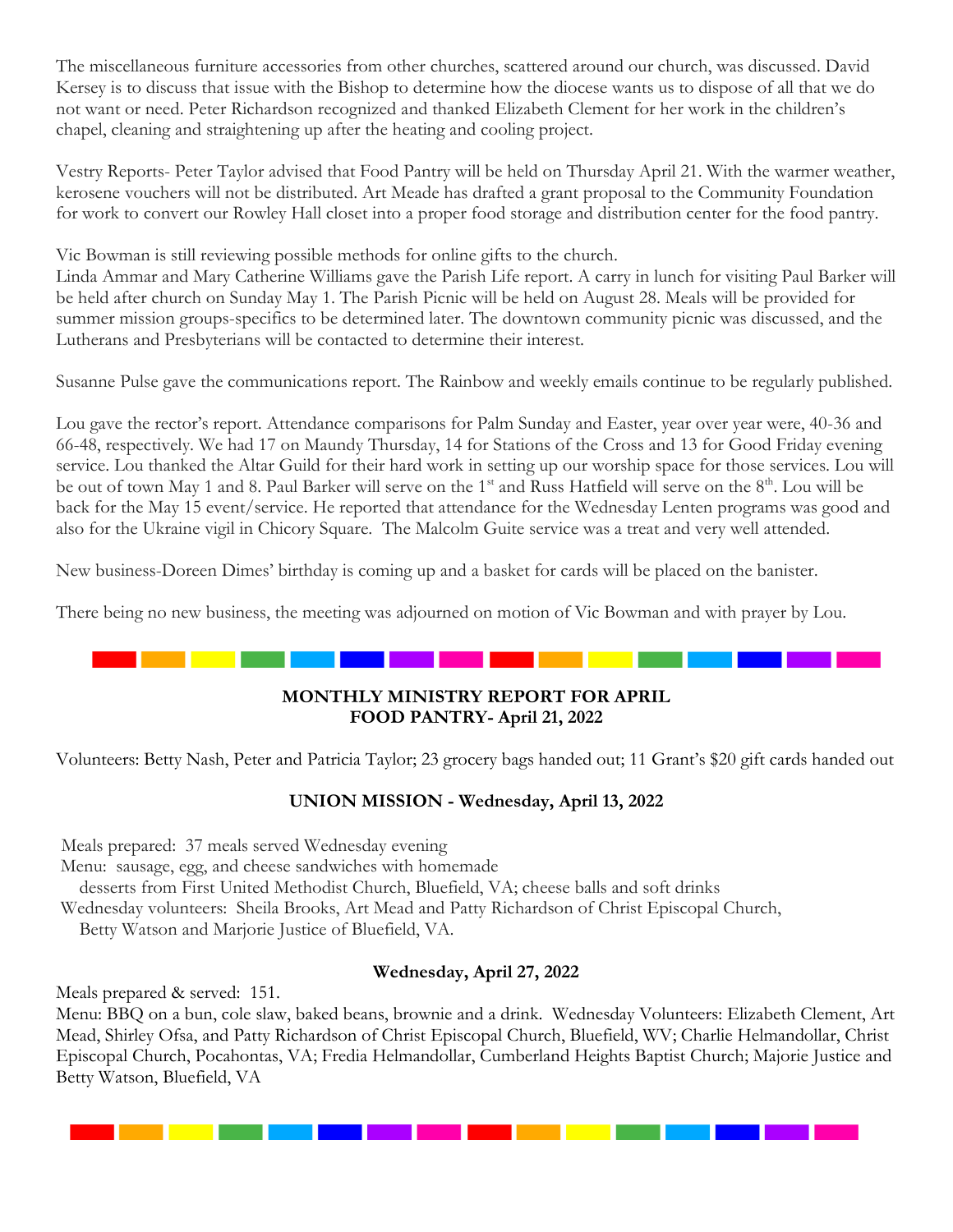| <b>May 2022</b>                                                                                                                |                                                         |                                                                 |                               |                                          |                 |                 |
|--------------------------------------------------------------------------------------------------------------------------------|---------------------------------------------------------|-----------------------------------------------------------------|-------------------------------|------------------------------------------|-----------------|-----------------|
| <b>Sun</b>                                                                                                                     | <b>Mon</b>                                              | <b>Tue</b>                                                      | <b>Wed</b>                    | <b>Thu</b>                               | Fri             | <b>Sat</b>      |
| The Third Sunday<br>of Easter<br>$10:00$ Holy<br>Eucharist                                                                     | 2<br>The Apostles<br>Saint Philip<br>and Saint<br>James | 3                                                               | 4                             | 5                                        | 6               | 17              |
| 8<br>The Fourth Sunday<br>of Easter<br>$10:00$ Holy<br>Eucharist<br>Mother's Day                                               | 9                                                       | 10                                                              | 11<br>$4:00$ Union<br>Mission | $\overline{12}$                          | 13              | 14              |
| $\overline{15}$<br>The Fifth Sunday of<br>Easter<br>9:30 Holy Eucharist<br>Special Meeting<br><b>Envisioning Our</b><br>Future | 16                                                      | $\overline{17}$                                                 | 18<br>$6:00$ Vestry           | $\overline{19}$<br>$9:00$ Food<br>Pantry | 20              | $\overline{21}$ |
| 22<br>The Sixth Sunday of<br>Easter Rogation<br>Sunday<br>$10:00$ Holy<br>Eucharist                                            | 23                                                      | $\overline{24}$                                                 | 25<br>$3:30$ Union<br>Mission | 26<br>Ascension Day                      | $\overline{27}$ | 28              |
| 29<br>The Seventh Sunday<br>of Easter: The<br>Sunday after<br>Ascension Day<br>$10:00$ Holy<br>Eucharist                       | 30                                                      | 31<br>The Visitation<br>of the<br><b>Blessed Virgin</b><br>Mary |                               |                                          |                 |                 |

## **The following people have graciously donated**

| May 1, 2022 Terry Whittington                |
|----------------------------------------------|
| May 8, 2022 Dr. and Mrs. Paine               |
| May 15, 2022 John and Becky Beckett          |
| May 22, 2022 Don and Mary Catherine Williams |
| May 29, 2022 Jim and Susanne Pulse           |

#### **Altar Guild for May:**

Betty Nash and Grey Kiser

#### Lectors and Acolyte Schedule for May:

May 1, David Kersey, Lector Rob Merritt, Acolyte<br>May 8 Mike Lilly, Lector Katherine Lewis, Acolyte May 8 Mike Lilly, Lector May 15 Rob Merritt, Lector Becky Beckett, Acolyte s May 22 Linda Ammar, Lector Rob Merritt, Acolyte

May 29 Ted Lewis, Lector Becky Beckett, Acolyte